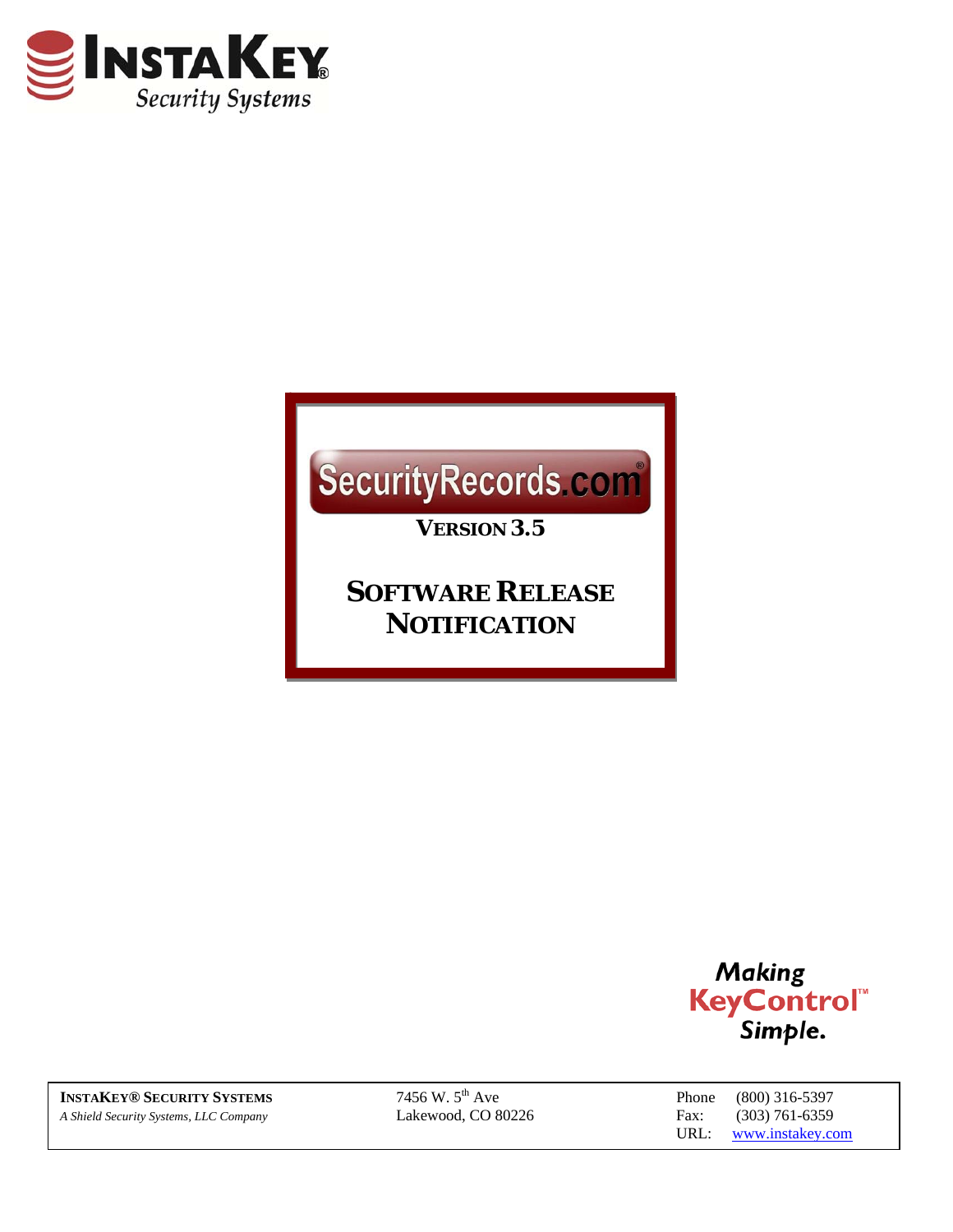

# **Enhancement: "Active Locations" Report**

Under the Reports tab and Locations menu, the Active Locations Report has been enhanced to improve data return speed, layout format, columnar sorting by header, and Excel export capability. These changes also allow for smoother toggles between Active, Inactive, and All Locations searches.

#### **Example:**

| Systems<br>Reports<br><b>Find</b><br><b>Users</b><br>Locations<br>Keys<br><b>Exception</b><br>Custom         |                                                                |                  |                         |       |                      |              |
|--------------------------------------------------------------------------------------------------------------|----------------------------------------------------------------|------------------|-------------------------|-------|----------------------|--------------|
| Administration<br><b>Location Reports</b>                                                                    |                                                                |                  |                         |       |                      |              |
|                                                                                                              |                                                                |                  |                         |       |                      |              |
| <b>Active Locations</b><br>List of all Locations with Active cylinders & keys (installed & uninstalled)      |                                                                |                  |                         |       |                      |              |
| <b>Active Locations</b>                                                                                      |                                                                |                  |                         |       |                      |              |
|                                                                                                              |                                                                |                  |                         |       |                      |              |
| ⊙<br>Show:<br><b>Active Locations</b><br>O<br>143 (30.4 %)<br>328 (69.6 %)                                   | <b>Inactive Locations</b><br><b>All Locations</b><br>O.<br>471 | (do not filter)  | Filter by Headquarters: |       |                      | ▾╎           |
|                                                                                                              |                                                                |                  |                         |       |                      |              |
|                                                                                                              |                                                                |                  |                         |       |                      | 圏            |
| $\vert A \vert \vert A \vert \vert 1 \vert 2 \vert 3 \vert \vert \vert \vert \vert \vert$<br>Page size: 50 - |                                                                |                  |                         |       | 143 items in 3 pages |              |
| Location                                                                                                     | <b>Address</b>                                                 | City             | State                   | Zip   | Cylinders            | Keys         |
| Chain Store (Qdoba) 0001 - New Haven                                                                         | 968 Chapel Street                                              | New Haven        | <b>CT</b>               | 06410 | 5                    | 0            |
| CHAIN STORE - 012 - Philadelphia PA                                                                          | 307 Menlo Park                                                 | Edison           | NJ.                     | 08830 | 3                    | $\mathbf{0}$ |
| <b>CHAIN STORE - TEST</b>                                                                                    | 12345                                                          | Lakewood         | CO.                     | 80226 | 3                    | 0            |
| Chain Store 0002 - Westport                                                                                  | 94 Main Ave.                                                   | Westport         | CT.                     | 06880 | $\overline{7}$       | 5            |
| CHAIN STORE 0005 - Braintree MA                                                                              | 250 Granite Avenue                                             | <b>Braintree</b> | MA                      | 02184 | 6                    | 0            |
| CHAIN STORE 0006 - Warwick RI                                                                                | 400 Bald Hill Rd.                                              | Warwick          | RI                      | 02886 | 6                    | 4            |
| CHAIN STORE 0012 - Cambridge MA                                                                              | <b>44 Brattle Street</b>                                       | Cambridge        | MA                      | 02138 | g                    | 1            |
| CHAIN STORE 0013 - South Nashua NH                                                                           | 310 Daniel Webster Hwy                                         | South Nashua     | <b>NH</b>               | 03060 | 8                    | 3            |
| CHAIN STORE 0020 - Hackensack, NJ                                                                            | 143 Riverside Square                                           | Hackensack       | NJ.                     | 07601 | 3                    | 0            |
| CHAIN STORE 0022 - Boston MA                                                                                 | 18 Newbury Street                                              | <b>Boston</b>    | <b>MA</b>               | 02116 | 8                    | $\mathbf{0}$ |
| CHAIN STORE 0024 - Wellesley MA                                                                              | 73 Central Street                                              | Wellesley        | MA                      | 02481 | 3                    | 5            |
| CHAIN STORE 0029 - Manhasset NY                                                                              | 1990 Northern Blvd.                                            | Manhasset        | NY.                     | 11030 | 12                   | 5            |
| CHAIN STORE 0046 - Pittsburgh PA                                                                             | 301 Grant Street                                               | Pittsburgh       | PA                      | 15219 | 3                    | 4            |
|                                                                                                              |                                                                |                  |                         |       |                      |              |
| CHAIN STORE 0055 - Mt. Lebanon PA                                                                            | 1500 Washington Rd.                                            | Mt. Lebanon      | PA                      | 15228 | 9                    | $\mathbf{1}$ |
| Chain Store 0067 - Memphis                                                                                   | 7741 Winchester Road                                           | Menphis          | <b>TN</b>               | 38125 | 4                    | 3            |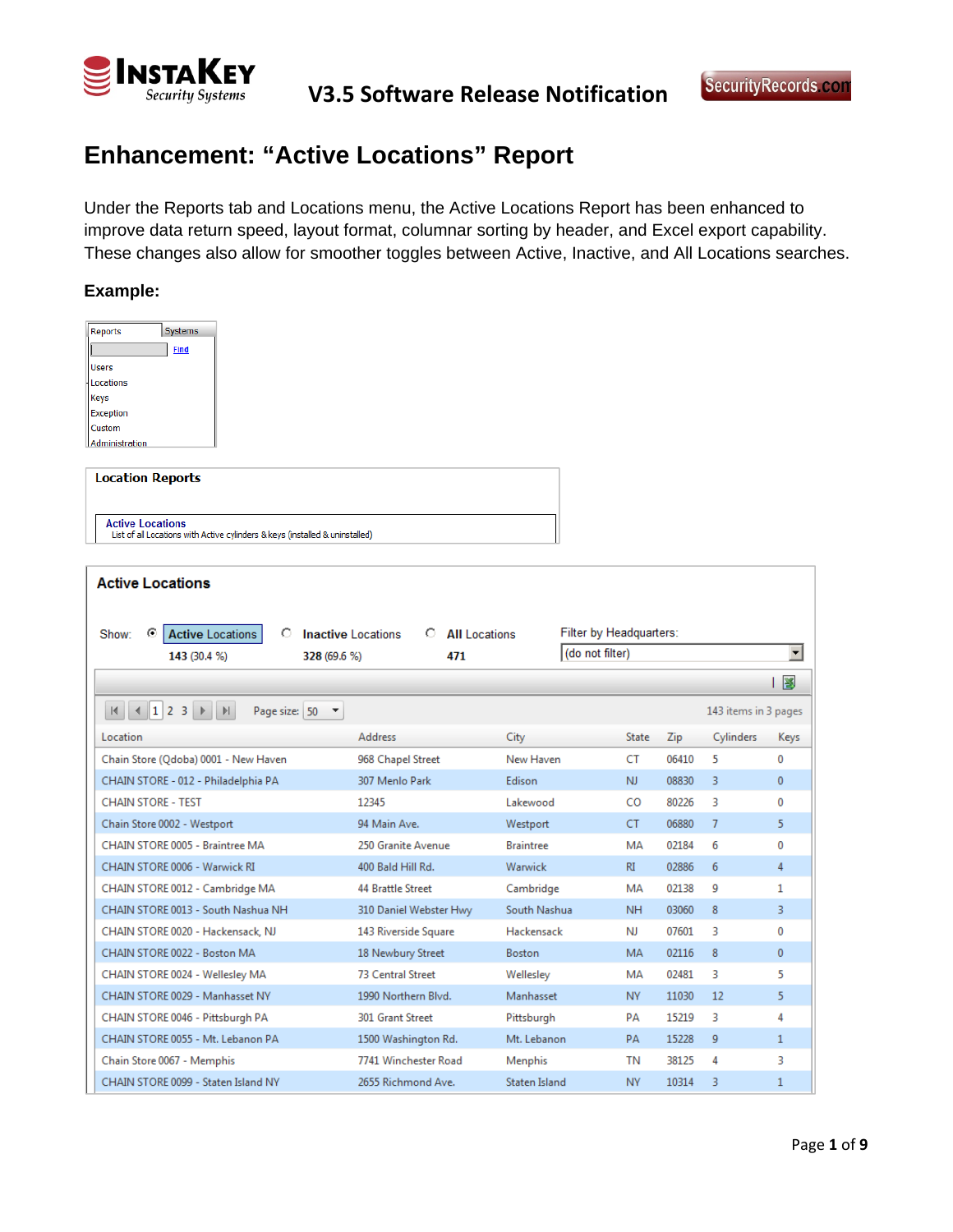

### **Enhancement: "Program Guidelines" Publish**

Under the Systems tab, the new "Program Guidelines" menu has been enhanced into a tab-driven format with improved functionality. The new tab layout allows the User to quickly identify and search the section specific to their procedural process. By selecting the appropriate tab, the User has the ability to narrow their search with expandable headers within that tab. This allows for the quick retrieval of pertinent information with fewer clicks.

To add information, simply type in the notes field and click Update at the bottom of the page.

This page is a combination of expandable note fields, information lists, and data items pulled from various places throughout the database. Many fields can be modified or added to by a User whereas others will need assistance of InstaKey Security Systems' Customer Service.

#### **Example:**

| Systems                   | Library     |
|---------------------------|-------------|
|                           | <b>Find</b> |
| <b>View Systems</b>       |             |
| <b>Program Guidelines</b> |             |

| <b>Program Guidelines</b>                                                                                                                                                                                                                                                                                                                                                                                                                                                                                                                                                                                                                                                                                                                                                                                                                                             |
|-----------------------------------------------------------------------------------------------------------------------------------------------------------------------------------------------------------------------------------------------------------------------------------------------------------------------------------------------------------------------------------------------------------------------------------------------------------------------------------------------------------------------------------------------------------------------------------------------------------------------------------------------------------------------------------------------------------------------------------------------------------------------------------------------------------------------------------------------------------------------|
| <b>Ordering Procedures</b><br>Keying System Designs<br>Software Management<br><b>Account Management</b><br><b>Digital Files</b><br>Pricing<br>Accounting<br>Contacts                                                                                                                                                                                                                                                                                                                                                                                                                                                                                                                                                                                                                                                                                                  |
| Jesse Larson 800-316-5397 x104 jlarson@instakey.com<br>Primary:<br>Secondary: Ryan Carter 303-761-9999 x118 rcarter@instakey.com                                                                                                                                                                                                                                                                                                                                                                                                                                                                                                                                                                                                                                                                                                                                      |
| <b>Authorizations:</b>                                                                                                                                                                                                                                                                                                                                                                                                                                                                                                                                                                                                                                                                                                                                                                                                                                                |
| <b>Program Guidelines</b>                                                                                                                                                                                                                                                                                                                                                                                                                                                                                                                                                                                                                                                                                                                                                                                                                                             |
| <b>Digital Files</b><br><b>Ordering Procedures</b><br>Pricing<br>Keying System Designs<br>Software Management<br><b>Account Management</b><br>Contacts<br>Accounting                                                                                                                                                                                                                                                                                                                                                                                                                                                                                                                                                                                                                                                                                                  |
| <b>New Construction Procedures</b><br>New Location / Installation Procedure:<br>Original rollout in 4/2010. Phased in all amps from the beginning. SCU did installation.<br>IK was installed due to a Grand Master Key compromise across campus. Full installation of university in 90day rollout.<br>Construction core system also in place at SCU<br>Maintenance staff onsite. Installation done by SCU. Coordinated by IK and SCU Physical Security Management. IK shipped keys/cores directly to SCU.<br>New orders/buildings will be requested by SCU Physical Security Management<br>Quotes/estimates will be provided upon request for each projects materials<br>SCU Physical Security Management is to be involved in the keying discussion for all projects on campus<br>Contact Paul Johnson with any questions on projects, keying, and conversion issues |
| As Needed Conversion Procedures<br>$\breve{~}$                                                                                                                                                                                                                                                                                                                                                                                                                                                                                                                                                                                                                                                                                                                                                                                                                        |
| $\breve{~}$<br>Rekeying Kit Requirements<br>$\breve{~}$<br>Required PO #s                                                                                                                                                                                                                                                                                                                                                                                                                                                                                                                                                                                                                                                                                                                                                                                             |
| $\overline{\phantom{0}}$<br>Estimates/Quotes                                                                                                                                                                                                                                                                                                                                                                                                                                                                                                                                                                                                                                                                                                                                                                                                                          |
| $\overline{\vee}$<br><b>Ordering Instructions</b>                                                                                                                                                                                                                                                                                                                                                                                                                                                                                                                                                                                                                                                                                                                                                                                                                     |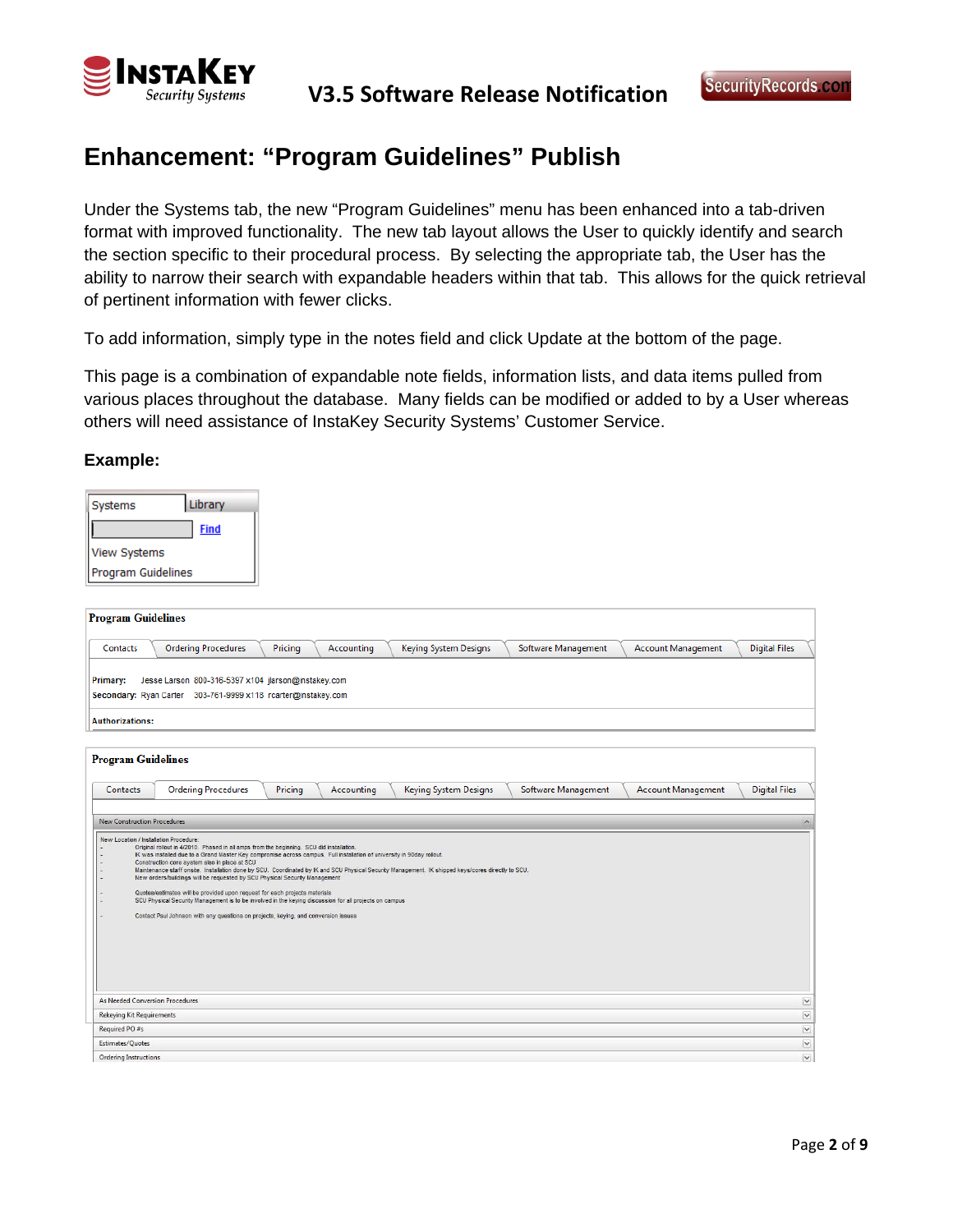

**V3.5 Software Release Notification**

### **Enhancement: "Detail" Drop-Down Selections**

Each "Detail" Page now utilizes alpha-numerical drop-down selections that simplify the look up, selection, and data processing time. An ability to filter/search is now fully imbedded in the selection field. To narrow a search, place the cursor in the selection field and begin typing the information you wish to match. The menu will begin searching and quickly return results as you enter matching alphanumerical information. In certain sections, this search will be accompanied by the User, Location, and EntryPoint toggle selections to further define the area of your search. This new "Detail" drop-down selection feature can be found on all "Detail" pages throughout the software.

#### **Database Selection:**

| Welcome                                          | Logout |              | demo                                         | $\overline{\phantom{a}}$ |                |
|--------------------------------------------------|--------|--------------|----------------------------------------------|--------------------------|----------------|
|                                                  |        |              | <b>Demo</b> - Chain Store                    | ▴                        |                |
| <b>Available Customers:</b>                      |        | <b>Doors</b> | Demo - College/University                    | Ξ                        | <b>Reports</b> |
| demo<br>Demo - Chain Store                       | Go     |              | Demo - Dealer Managed Customer               |                          |                |
| <b>Demo</b> - College/University                 |        |              | <b>Demo</b> - Government Agency              |                          |                |
| Demo - Dealer Managed Customer                   |        |              | <b>Demo</b> - IK Corp                        |                          |                |
| <b>Demo</b> - Government Agency                  |        |              | <b>Demo</b> - Military Housing               |                          |                |
| Demo - IK Corp<br><b>Demo</b> - Military Housing |        |              | <b>Demo</b> - Public Housing Agency          |                          |                |
| <b>Demo</b> - Public Housing Agency              |        |              | Dome Detail                                  |                          |                |
| Dome Patall<br>$\star$ items 1-444 out of 444    |        |              | $\blacktriangleright$ Items 1-444 out of 444 |                          |                |

### **User Detail Page:**

| <b>User Detail</b>                              |                                              |                              |                                                                                                          |              | <b>User Detail</b>                             |                                           |                              |                                                                                      |
|-------------------------------------------------|----------------------------------------------|------------------------------|----------------------------------------------------------------------------------------------------------|--------------|------------------------------------------------|-------------------------------------------|------------------------------|--------------------------------------------------------------------------------------|
| <b>FirstName:</b><br><b>Last Name:</b>          | Paul<br>Johnson                              | EmployeeID:<br><b>Title:</b> | 103<br><b>Physical Security Manager</b>                                                                  |              | <b>FirstName:</b><br><b>Last Name:</b>         | Paul<br>Johnson                           | EmployeeID:<br><b>Title:</b> | 103<br>Physical Security Manager                                                     |
| MI:                                             | $\mathbf{r}$                                 |                              |                                                                                                          |              | MI:                                            | $\overline{\phantom{a}}$                  |                              |                                                                                      |
| <b>Reports To:</b><br>bob<br>Haskins, Bob - 101 |                                              |                              | <b>HeadQuarters:</b><br>C Location C Door<br><b>State College/University</b><br>Cancel<br>Save<br>Delete | $\mathbf{v}$ | <b>Reports To:</b><br>type here to filter list |                                           | $\overline{\phantom{a}}$     | <b>HeadQuarters:</b><br><b>O</b> Location © Door<br>SCU<br><b>SCU - Simmons Hall</b> |
|                                                 | $\star$ Items 1-1 out of 1<br>$\overline{ }$ | Notes User History           |                                                                                                          |              | Address1:<br>Address2:<br>City:                | Address Contact Options Keys: 2(2 Active) | Notes User History           | $\star$ Items 1-1 out of 1                                                           |

### **Door Detail Page:**

| Door Name:    | Admin: 103 - Office                  |                      |
|---------------|--------------------------------------|----------------------|
| Door System:  | Demo - College/University - 3M GMK - |                      |
| Headquarters: | <b>Admin Bldg</b>                    | El Show HQ Address = |
| Admin Bldg    |                                      |                      |
|               |                                      |                      |
|               |                                      |                      |
|               |                                      |                      |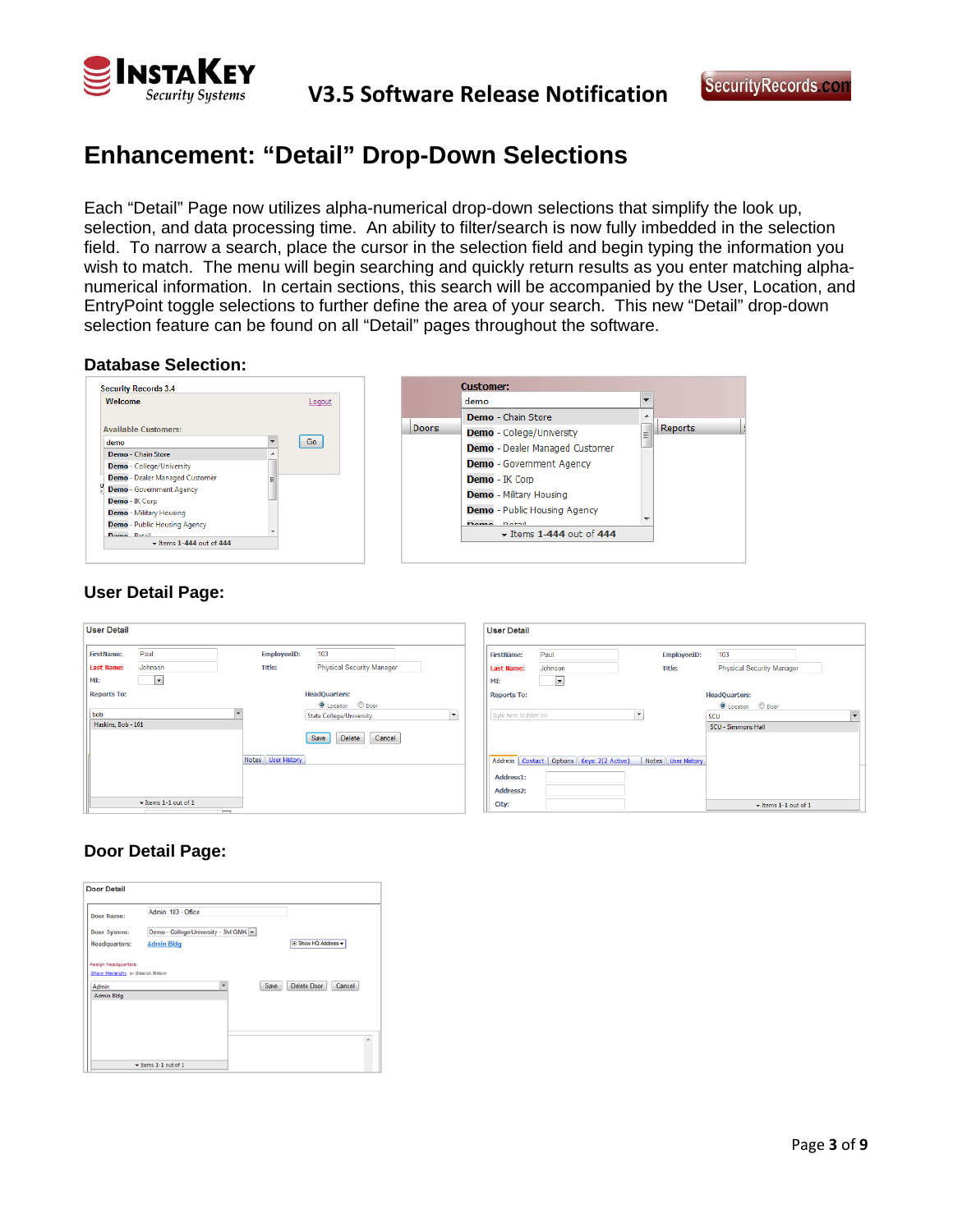

# **Enhancement: "Detail" Drop-Down Selections (cont.)**

# **Key Detail Page:**

| Key:                              | D2066806                           | <b>Key Actions</b>                        |
|-----------------------------------|------------------------------------|-------------------------------------------|
| System:                           | Demo - College/University - 3M GMK | <b>Update Key</b>                         |
| Step/Type                         |                                    | <b>Reports</b>                            |
| From Order:                       |                                    | <b>Cylinder / Key Report</b>              |
| <b>Door Association:</b>          | AA1                                | View Key History                          |
| <b>Currently Assigned To:</b>     | Rallater. Tom                      | <b>Other Functions</b>                    |
| Status:                           | Issued<br>×                        | <b>Add User</b><br><b>Attachments (0)</b> |
| Reassign Key:                     | <b>Wilser</b> Clocaton Cloor       |                                           |
|                                   | Haskins, Bob - 101                 |                                           |
|                                   | Jacobs, Susan - 102                |                                           |
|                                   | Johnson, Paul - 103                |                                           |
| Last Updated by: Larson, Jesse on | Logan, Theodore - 104              |                                           |
|                                   | Rallater, Tom - 105                |                                           |
|                                   | Reynolds, Samantha - 106           |                                           |
|                                   |                                    |                                           |
|                                   | $\star$ hems 1-6 out of 6          |                                           |

| Demo - College/University - 3M GMK<br><b>Reports</b><br><b>Cylinder / Key Report</b><br><b>View Key History</b><br>AA1<br><b>Other Functions</b><br>Rallater, Tom<br><b>Add User</b><br>Issued<br>×<br><b>Attachments (0)</b><br><b>Oldser</b> © Location © Door<br><b>Reassign Key:</b><br>bob<br>۰<br>Haskins, Bob - 101 | Key:                              | D2066806 | <b>Key Actions</b> |
|----------------------------------------------------------------------------------------------------------------------------------------------------------------------------------------------------------------------------------------------------------------------------------------------------------------------------|-----------------------------------|----------|--------------------|
|                                                                                                                                                                                                                                                                                                                            | System:                           |          | <b>Update Key</b>  |
|                                                                                                                                                                                                                                                                                                                            | Step/Type                         |          |                    |
|                                                                                                                                                                                                                                                                                                                            | <b>From Order:</b>                |          |                    |
|                                                                                                                                                                                                                                                                                                                            | <b>Door Association:</b>          |          |                    |
|                                                                                                                                                                                                                                                                                                                            | <b>Currently Assigned To:</b>     |          |                    |
|                                                                                                                                                                                                                                                                                                                            | Status:                           |          |                    |
|                                                                                                                                                                                                                                                                                                                            |                                   |          |                    |
|                                                                                                                                                                                                                                                                                                                            |                                   |          |                    |
|                                                                                                                                                                                                                                                                                                                            |                                   |          |                    |
|                                                                                                                                                                                                                                                                                                                            |                                   |          |                    |
|                                                                                                                                                                                                                                                                                                                            |                                   |          |                    |
|                                                                                                                                                                                                                                                                                                                            | Last Updated by: Larson, Jesse on |          |                    |
|                                                                                                                                                                                                                                                                                                                            |                                   |          |                    |
|                                                                                                                                                                                                                                                                                                                            |                                   |          |                    |
|                                                                                                                                                                                                                                                                                                                            |                                   |          |                    |
|                                                                                                                                                                                                                                                                                                                            |                                   |          |                    |
|                                                                                                                                                                                                                                                                                                                            |                                   |          |                    |

### **Order Detail Page:**

| <b>Customer PO:</b>                                | 078923465                      | <b>Attention: Suzy</b>                                                               |
|----------------------------------------------------|--------------------------------|--------------------------------------------------------------------------------------|
| <b>Requested By: Principal</b>                     |                                |                                                                                      |
| <b>Order Type:</b>                                 | <b>Lock Hardware</b><br>$\sim$ | Request Type: E-mail -                                                               |
| <b>Bill To:</b>                                    |                                | Ship To:                                                                             |
| State                                              |                                | ٠<br>State College/University                                                        |
| ---Locations---<br><b>State College/University</b> |                                | Add / Edit<br>Credit Card: -New- -<br>Waive Expedite Fee<br>e Notes Production Notes |
|                                                    | $-$ Items 1-2 out of 2         |                                                                                      |

| <b>Order Number: 5</b><br><b>Order Date:</b>                      | 07/22/2013                                                                        |   | 12/31/2013<br><b>Due Date:</b>              | m |
|-------------------------------------------------------------------|-----------------------------------------------------------------------------------|---|---------------------------------------------|---|
| <b>Customer PO:</b><br><b>Requested By: Principal</b>             | 078923465                                                                         |   | <b>Attention: Suzy</b>                      |   |
| <b>Order Type:</b><br><b>Bill To:</b><br>type here to filter list | <b>Lock Hardware</b><br>٠                                                         | ٠ | Request Type: E-mail -<br>Ship To:<br>State |   |
|                                                                   | Shipping Method: UPS GROUND<br>No Charge Shipping   No Charge Order   Waive Exped | ۰ | ---Locations---<br>State College/University |   |
|                                                                   | Instructions   Accounting Notes   Customer Service Notes   Pri                    |   |                                             |   |
|                                                                   |                                                                                   |   | $-$ Items 1-2 out of 2                      |   |
|                                                                   |                                                                                   |   |                                             |   |

### **Closed Order – Keys Assigned**

|                    |                        | <b>Keys Assigned for Order 399</b> |                     |                   |                            |               |                     |                          |                                  |                |
|--------------------|------------------------|------------------------------------|---------------------|-------------------|----------------------------|---------------|---------------------|--------------------------|----------------------------------|----------------|
| key Ref#           | serial No              | Keyway                             | <b>Key Name</b>     | DHI.Step          | <b>Issued To</b>           | <b>Status</b> |                     | Select                   |                                  |                |
| 2989779            | F2099529               | FJKB-7C5                           | <b>Store Only</b>   | <b>SKD173.2.S</b> | Chain Store 0067 - Memphis |               | <b>Deactivated</b>  | $\Box$                   |                                  |                |
| 2989780            | F2110881               | FJKB-7                             | <b>Control Only</b> | <b>SKD173.1.C</b> | Chain Store 0067 - Memphis |               | <b>Deactivated</b>  | $\Box$                   |                                  |                |
| 2989777            | F2110882               | FJKB-7                             | <b>Store Only</b>   | <b>SKD173.1</b>   | Chain Store 0067 - Memphis |               | <b>Deactivated</b>  | $\Box$                   |                                  |                |
| 2989777            | F2110883               | FJKB-7                             | <b>Store Only</b>   | <b>SKD173.1</b>   | Chain Store 0067 - Memphis |               | <b>Deactivated</b>  | $\overline{\phantom{a}}$ |                                  |                |
| 2989777            | F2110884               | FJKB-7                             | <b>Store Only</b>   | <b>SKD173.1</b>   | Chain Store 0067 - Memphis |               | <b>Deactivated</b>  | $\Box$                   |                                  |                |
| 2989777            | F2110885               | FJKB-7                             | <b>Store Only</b>   | <b>SKD173.1</b>   | Chain Store 0067 - Memphis |               | <b>Deactivated</b>  | $\Box$                   |                                  |                |
| 2989778            | F2110886               | FJKB-7                             | <b>Store Only</b>   | <b>SKD173.2</b>   | Chain Store 0067 - Memphis | <b>Issued</b> |                     | $\equiv$                 |                                  |                |
| 2989778            | F2110887               | FJKB-7                             | <b>Store Only</b>   | <b>SKD173.2</b>   | Chain Store 0067 - Memphis | <b>Issu</b>   | Door & Lock, Andy'S |                          | Locksmith & Door Service, Franks |                |
| 2989778            | F2110888               | FJKB-7                             | <b>Store Only</b>   | <b>SKD173.2</b>   | Finnegan, Jack             | <b>Issu</b>   |                     |                          |                                  |                |
| 2989778            | F2110889 FJKB-7        |                                    | <b>Store Only</b>   | <b>SKD173.2</b>   | Chain Store 0067 - Memphis | <b>Issu</b>   |                     |                          |                                  |                |
|                    |                        |                                    |                     |                   |                            |               |                     |                          |                                  |                |
|                    |                        |                                    |                     |                   |                            |               |                     |                          |                                  |                |
| <b>Key Status:</b> |                        |                                    |                     |                   |                            |               |                     |                          | $\star$ Items 1-2 out of 2       |                |
| <b>Issued</b>      | $\left  \cdot \right $ |                                    |                     |                   |                            |               | Door & Lock, Andy'S |                          | $\overline{\phantom{a}}$         | Submit Changes |
|                    |                        |                                    |                     |                   |                            |               |                     |                          |                                  |                |
|                    |                        |                                    |                     |                   |                            |               |                     |                          |                                  |                |
|                    |                        |                                    |                     |                   |                            |               |                     |                          |                                  |                |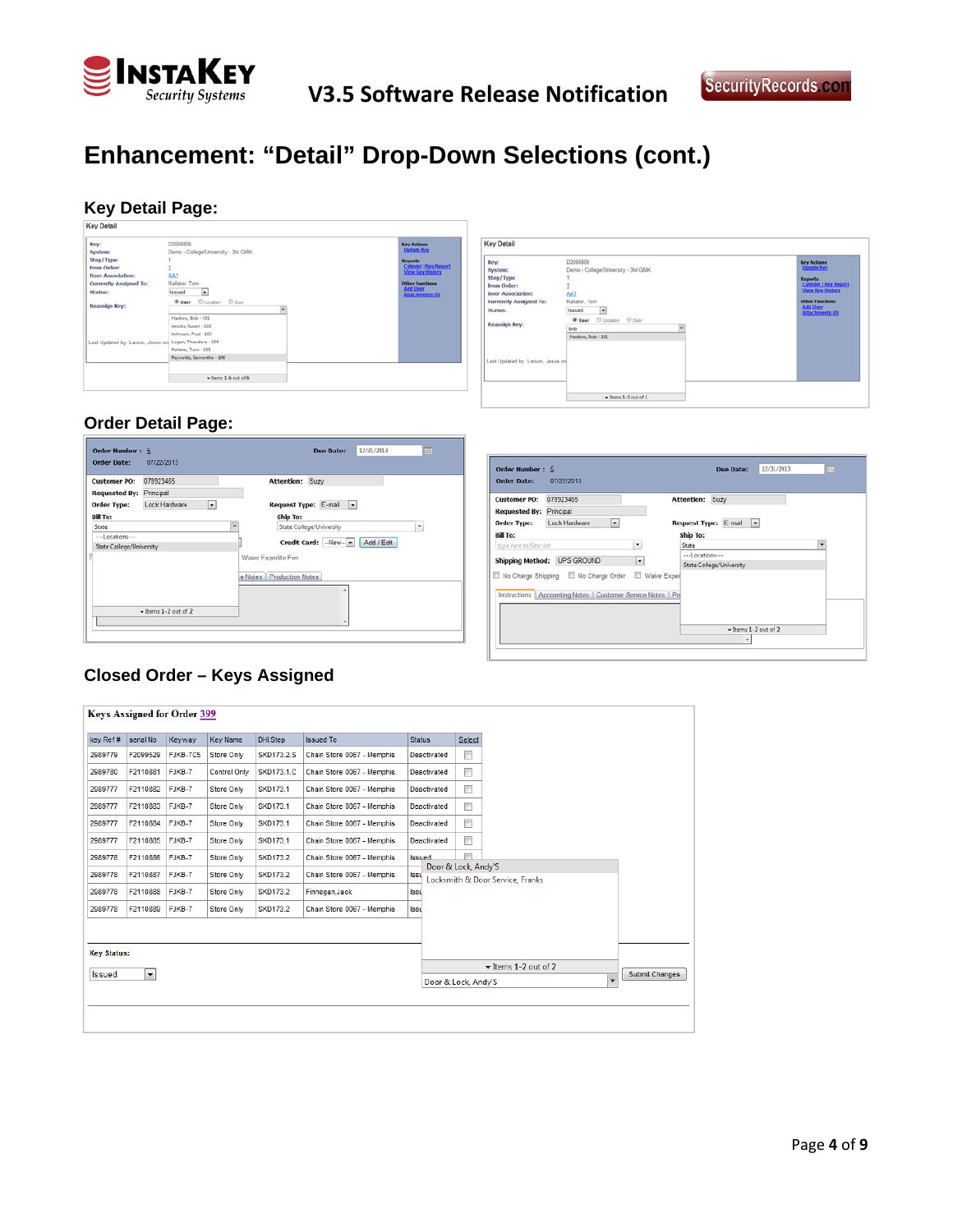

### **Enhancement: "View All" Grid Views**

Each of the "View All" reporting features have been revised and enhanced providing a more versatile layout. This new enhanced "View All" grid display reflects quicker data return rates and processing times. Plus, new sorting and search tools have also been input for an easier query and export of desired information.

### **Examples:**

**View All Users –** By clicking on the specific column header, information is sorted and will change the display. The below example reflects sorted by "Name/Title".

| <b>View All Users</b>              |                                             |                             |                                               | lх                     |
|------------------------------------|---------------------------------------------|-----------------------------|-----------------------------------------------|------------------------|
|                                    |                                             | Page: 5 of 11 Go Page size: | Change<br>50                                  | Item 201 to 250 of 530 |
| Name / Title                       | Address                                     | Phone / Contacts            | <b>Head Quarters</b>                          | <b>Active Keys</b>     |
| Jimenez, Edgardo                   |                                             | 617-262-9411                |                                               |                        |
| Joe Cady, Bobbi                    |                                             |                             |                                               | $\mathbf{0}$           |
| John Mobile Locksmith Shop, Becker | 2922 Woodbridge Ave<br>Schenectady NY 12360 | 518-382-3390                | <b>InstaKey Security Systems - Bldg. 7456</b> | $\mathbf{0}$           |
| Johns, Jennifer                    |                                             |                             |                                               |                        |
| Johnson, Rebecca                   |                                             | 203-506-1032                |                                               |                        |
| Johnson, Shannon                   |                                             |                             |                                               |                        |
| Johnson, Lacey                     |                                             | 702-526-6560                |                                               |                        |
| Johnson, Jessica                   |                                             | 617-742-0031                |                                               |                        |
| Johnson, Betty                     |                                             | 212-555-1212                | Chain Store Dept D01 - Ontario                | $\Omega$               |

**View All Locations –** By clicking on the specific column header, information is sorted and will change the display. The below example reflects sorted by "Name/System".

| <b>View All Locations</b>                                                    |                                           |                                  |                                              | İΧ                  |
|------------------------------------------------------------------------------|-------------------------------------------|----------------------------------|----------------------------------------------|---------------------|
| $H$ $(1)$ 2 3 4 5 6 7 8 9 10 $\ldots$ $H$ $H$                                | Page:                                     | of 11 Go Page size: 50<br>Change |                                              | Item 1 to 50 of 543 |
| Name / Title                                                                 | Address                                   | <b>Phone / Contacts</b>          | <b>Head Quarters</b>                         | <b>Doors</b>        |
| <b>AAA Lock</b><br>Chain Store Stores SKD (FJ,FK)                            | 5000 Main Street<br>Denver, CO 80222      |                                  | Locksmiths                                   | $\mathbf{0}$        |
| <b>AAB Lock</b><br>Chain Store Stores SKD (FJ,FK)                            | 1234 Main Street<br>Ontario, CA 91761     |                                  | Locksmiths                                   | $\mathbf{0}$        |
| <b>ABC Lock</b><br>Chain Store Stores SKD (FJ,FK)                            | 1234 S. Main<br>Anywhere, OH 12334        |                                  | Locksmiths                                   | $\mathbf{0}$        |
| Canadian Lock<br>Chain Store Stores SKD (FJ,FK)                              | 1234 Eh Drive<br>Vancouver, BC UHG 134    |                                  | Locksmiths                                   | $\Omega$            |
| Chain Store (Qdoba) 0001 - New Haven<br>Chain Store Stores SKD (FJ,FK)       | 968 Chapel Street<br>New Haven, CT 06410  | <b>Store Manager</b>             | District - 004                               |                     |
| CHAIN STORE - 012 - Philadelphia PA<br>Chain Store Stores SKD (FJ,FK)        | 307 Menlo Park<br>Edison, NJ 08830        | <b>Store Manager</b>             | District - 003                               |                     |
| <b>CHAIN STORE - AP Department</b>                                           | 100 Main Street<br>New York, NY 10018     | Julie DiMarconi                  | <b>CHAIN STORE Inc. - Corporate</b>          | $\mathbf{0}$        |
| <b>CHAIN STORE - Department Stores (CSD)</b><br>Chain Store CSD 5X5 MK (D04) | 1825 S PLATTE RIVER DR<br>DENVER CO 80223 |                                  | <b>CHAIN STORE - Department Stores (CSD)</b> | $\Omega$            |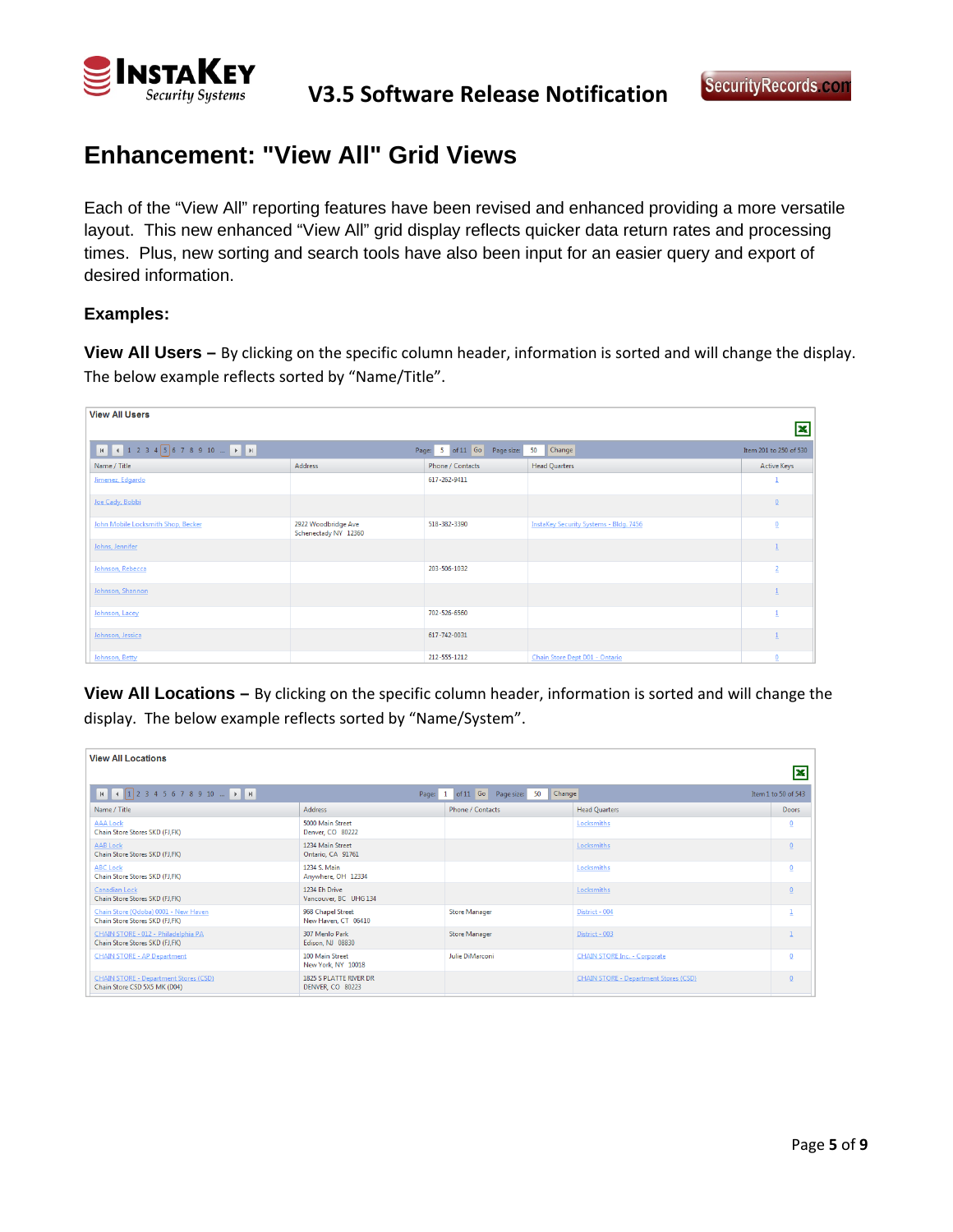

## **Enhancement: "View All" Grid Views (cont.)**

**View All Locations – Keys –** By clicking on the column header under the specific Location's Keys tab, the information is sorted and will change the display. Keys defaults are initially sorted by DHI. The below example reflects sorted by "DHI".

|                                                                                                                                   | <b>Location Detail</b>                            |            |                                    |                                                |        |                                                                                               |                               |                                                                                                                                                                        |                                                         |
|-----------------------------------------------------------------------------------------------------------------------------------|---------------------------------------------------|------------|------------------------------------|------------------------------------------------|--------|-----------------------------------------------------------------------------------------------|-------------------------------|------------------------------------------------------------------------------------------------------------------------------------------------------------------------|---------------------------------------------------------|
| <b>Location Name:</b><br><b>Field House</b><br><b>State College/University</b><br><b>HeadQuarters:</b><br><b>Location Status:</b> |                                                   |            |                                    |                                                |        | <b>Location Actions</b><br><b>Modify Location</b><br><b>Service Request</b><br><b>Reports</b> |                               |                                                                                                                                                                        |                                                         |
| lvl:                                                                                                                              | <b>Customer Identifier:</b><br><b>SystemName:</b> |            |                                    |                                                |        |                                                                                               |                               |                                                                                                                                                                        | <b>Cylinder / Key Report</b><br><b>Location Summary</b> |
| <b>Accounting Number:</b><br>N/A<br>Address   Contact   Notes   Options   Keys: 37 (37 Active)   Doors: 59                        |                                                   |            |                                    |                                                |        |                                                                                               |                               | <b>Other Functions</b><br><b>Add Door</b><br><b>Add Location</b><br><b>Attachments (0)</b><br><b>Key Receipt</b><br><b>Location Hierarchy</b><br><b>Close Location</b> |                                                         |
|                                                                                                                                   | DHI X                                             |            |                                    |                                                |        | C Show Active only C Show All                                                                 |                               | $\triangleq$                                                                                                                                                           |                                                         |
|                                                                                                                                   | <b>Serial</b><br><b>Number</b>                    | <b>DHI</b> | Key Name                           | System                                         | Keyway | Step/Type                                                                                     | <b>Issue</b><br><b>Status</b> |                                                                                                                                                                        |                                                         |
| $\blacktriangleleft$                                                                                                              | DHI: AG1                                          |            |                                    |                                                |        |                                                                                               |                               |                                                                                                                                                                        |                                                         |
|                                                                                                                                   | D2067646                                          | AG1        | <b>User Level Operating</b><br>Key | Demo - College/University - 3lvl<br><b>GMK</b> | D      | 1                                                                                             | Issued                        |                                                                                                                                                                        |                                                         |
|                                                                                                                                   | D2067647                                          | AG1        | User Level Operating<br>Key        | Demo - College/University - 3lvl<br><b>GMK</b> | D      | 1                                                                                             | Issued                        | $\overline{\phantom{a}}$                                                                                                                                               |                                                         |

**View All Locations – Doors –** By clicking on the column header under the specific Location's Doors tab, the information is sorted and will change the display. Doors are initially are sorted by DHI. The below example reflects sorted by "Entry Point Name".

| <b>Location Detail</b>                                                                                                                                                               |                                                                                                                                  |              |                                                                                                                                                                                                                                                                                                                                    |
|--------------------------------------------------------------------------------------------------------------------------------------------------------------------------------------|----------------------------------------------------------------------------------------------------------------------------------|--------------|------------------------------------------------------------------------------------------------------------------------------------------------------------------------------------------------------------------------------------------------------------------------------------------------------------------------------------|
| <b>Location Name:</b><br><b>HeadQuarters:</b><br><b>Location Status:</b><br>lvl:<br><b>Customer Identifier:</b><br><b>SystemName:</b><br><b>Accounting Number:</b><br><b>Address</b> | <b>Field House</b><br><b>State College/University</b><br>N/A<br>Contact    Notes    Options    Keys: 37 (37 Active)    Doors: 59 |              | <b>Location Actions</b><br><b>Modify Location</b><br><b>Service Request</b><br><b>Reports</b><br><b>Cylinder / Key Report</b><br><b>Location Summary</b><br><b>Other Functions</b><br><b>Add Door</b><br><b>Add Location</b><br><b>Attachments (0)</b><br><b>Key Receipt</b><br><b>Location Hierarchy</b><br><b>Close Location</b> |
| DHI                                                                                                                                                                                  | <b>EntryPointName</b>                                                                                                            | # Cylinders  | $\overline{\phantom{0}}$                                                                                                                                                                                                                                                                                                           |
| n/a                                                                                                                                                                                  | Field: 114A - Restroom                                                                                                           | 0            |                                                                                                                                                                                                                                                                                                                                    |
| n/a                                                                                                                                                                                  | Field: 217 - Restroom                                                                                                            | 0            |                                                                                                                                                                                                                                                                                                                                    |
| n/a                                                                                                                                                                                  | Field: 231 - Men's Restroom                                                                                                      | 0            |                                                                                                                                                                                                                                                                                                                                    |
| n/a                                                                                                                                                                                  | Field: 232 - Women's Restroom                                                                                                    | 0            |                                                                                                                                                                                                                                                                                                                                    |
| AG1                                                                                                                                                                                  | Field: 108A - Corridor                                                                                                           | 1            |                                                                                                                                                                                                                                                                                                                                    |
| AG1                                                                                                                                                                                  | Field: 108B - Corridor                                                                                                           | $\mathbf{1}$ |                                                                                                                                                                                                                                                                                                                                    |
| AG1                                                                                                                                                                                  | Field: 210B - Hall to 210                                                                                                        | 1            | $\overline{\phantom{a}}$                                                                                                                                                                                                                                                                                                           |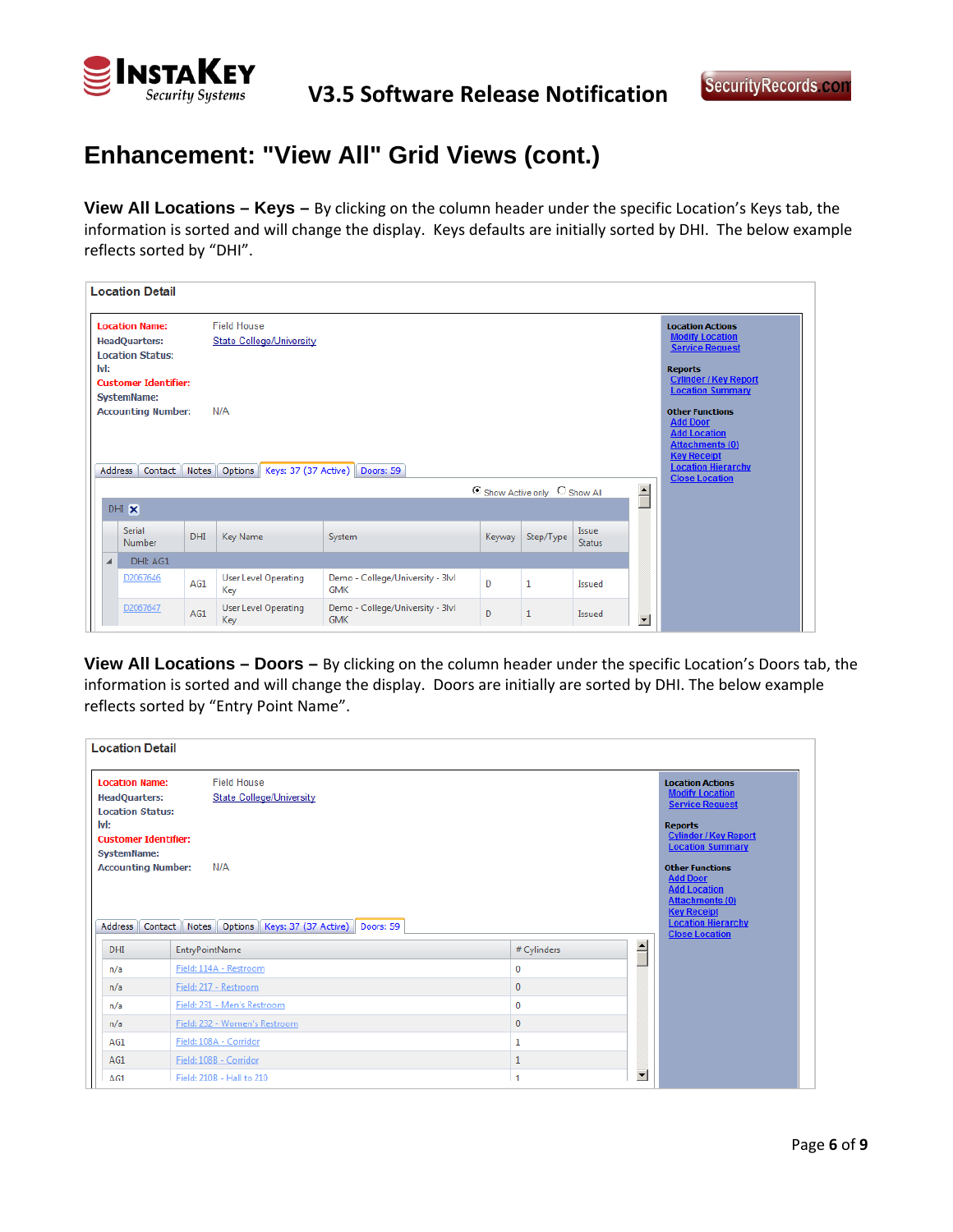

# **Enhancement: "View All" Grid Views (cont.)**

**View All Doors –** By clicking on the specific column header, information is sorted and will change the display. The below example reflects sorted by a Location's "Head Quarters".

| <b>View All Doors</b>                                          |                                          |                                |                                      | İΧ                  |
|----------------------------------------------------------------|------------------------------------------|--------------------------------|--------------------------------------|---------------------|
|                                                                |                                          | Page: 1 of 10 Go<br>Page size: | Change<br>50                         | Item 1 to 50 of 487 |
| Name / System                                                  | <b>Address</b>                           | Phone / Contacts               | Head Quarters &                      | Cylinders           |
| 012: Front Door<br>Chain Store Stores SKD (FJ,FK)              | 307 Menlo Park<br>Edison NJ 08830        | <b>Store Manager</b>           | CHAIN STORE - 012 - Philadelphia PA  |                     |
| <b>TEST: Back Door Test</b><br>Chain Store Stores SKD (FJ,FK)  | 12345<br>Lakewood CO 80226               |                                | <b>CHAIN STORE - TEST</b>            |                     |
| <b>TEST: Front Door</b><br>Chain Store Stores SKD (FJ,FK)      | 12345<br>Lakewood CO 80226               |                                | <b>CHAIN STORE - TEST</b>            |                     |
| <b>TEST: Inventory Room</b><br>Chain Store Stores SKD (FJ, FK) | 12345<br>Lakewood CO 80226               |                                | <b>CHAIN STORE - TEST</b>            |                     |
| 0001: All Doors<br>Chain Store Stores SKD (FJ,FK)              | 968 Chapel Street<br>New Haven CT 06410  | <b>Store Manager</b>           | Chain Store (Qdoba) 0001 - New Haven |                     |
| 0002: All Doors<br>Chain Store Stores SKD (FJ,FK)              | 94 Main Ave.<br>Westport CT 06880        | <b>Store Manager</b>           | Chain Store 0002 - Westport          |                     |
| 0005: All Doors<br>Chain Store Stores SKD (FJ,FK)              | 250 Granite Avenue<br>Braintree MA 02184 | <b>Store Manager</b>           | CHAIN STORE 0005 - Braintree MA      | $6 \overline{6}$    |
| 0006: All Doors<br>Chain Store Stores SKD (FJ, FK)             | 400 Bald Hill Rd.<br>Warwick RI 02886    | <b>Store Manager</b>           | CHAIN STORE 0006 - Warwick RI        | 6                   |

**View All Keys –** By clicking on the specific column header, information is sorted and will change the display. Also, the commonly used "Serial Number" and "Issue To" columns each now have filterable search fields. These allow the User to quickly input and find matching data, whereas, the other columns retain the drop-down search selection boxes. The below example reflects on "Issued" status keys.

| <b>View All Keys</b>           |                 |                             |                       |                                |                                 |            |                |                          |  |
|--------------------------------|-----------------|-----------------------------|-----------------------|--------------------------------|---------------------------------|------------|----------------|--------------------------|--|
| $M$ 4 1 2 3 4 5 6 7 8 9 10 $M$ |                 |                             | $\mathbf{1}$<br>Page: | of $20$ Go<br>50<br>Page size: | Change                          |            |                | x<br>Item 1 to 50 of 955 |  |
| Serial Number                  | Keyway          | Key Name                    | Issue To              | <b>Status</b>                  | System Name                     | <b>DHI</b> | Step           | Type                     |  |
| Y                              | ALL <b>T</b>    | ALL<br>$\blacktriangledown$ | $\mathbb{Y}$          | $\blacktriangledown$<br>Issued | ALL<br>۰                        |            | ALL <b>T</b>   | ALL $\rightarrow$        |  |
| D1000042                       | <b>D04</b>      | <b>Cashier Only</b>         | Graham, Julie         | Issued                         | Chain Store Inc. 6-Pin MK (F01) | 2AA        |                |                          |  |
| D1000048                       | D <sub>04</sub> | <b>Master Control</b>       | Taylor, Erin          | Issued                         | Chain Store CSD 5X5 MK (D04)    | CA         | $\overline{2}$ | c                        |  |
| D1000050                       | <b>D04</b>      | <b>Store Master D01</b>     | Altmas, Susan         | Issued                         | Chain Store CSD 5X5 MK (D04)    | CA         | $\overline{2}$ |                          |  |
| D1000051                       | D04             | <b>Store Master D01</b>     | Anderson, Catherine   | Issued                         | Chain Store CSD 5X5 MK (D04)    | CA         | $\overline{2}$ |                          |  |
| D1000052                       | D04             | <b>Store Master D01</b>     | Keller, Kim - 88874   | Issued                         | Chain Store CSD 5X5 MK (D04)    | CA         | $\overline{2}$ |                          |  |
| D1000053                       | D <sub>04</sub> | <b>Store Master D01</b>     | Matlinger, Cara       | Issued                         | Chain Store CSD 5X5 MK (D04)    | CA         | $\overline{2}$ |                          |  |
| D1000054                       | <b>D04</b>      | <b>Store Master D01</b>     | Russell, Lisa         | Issued                         | Chain Store CSD 5X5 MK (D04)    | CA         | $\overline{2}$ |                          |  |
| D1000055                       | D <sub>04</sub> | <b>Store Master D01</b>     | Markow, Matt          | Issued                         | Chain Store CSD 5X5 MK (D04)    | CA         | $\overline{2}$ |                          |  |
| D1000056                       | D <sub>04</sub> | <b>Store Master D01</b>     | Anderson, Karen       | Issued                         | Chain Store CSD 5X5 MK (D04)    | CA         | 2              |                          |  |
| D1000057                       | D <sub>04</sub> | <b>Store Master D01</b>     | Myers, Ken            | Issued                         | Chain Store CSD 5X5 MK (D04)    | CA         | $\overline{2}$ |                          |  |
| D1000060                       | D <sub>04</sub> | <b>Compactor Only</b>       | Sanchez, Maria        | Issued                         | Chain Store CSD 5X5 MK (D04)    | 3CA        |                |                          |  |
| D1000061                       | D <sub>04</sub> | Cash Office Only            | Holowicki, Alexis     | Issued                         | Chain Store CSD 5X5 MK (D04)    | 4CA        | 1              |                          |  |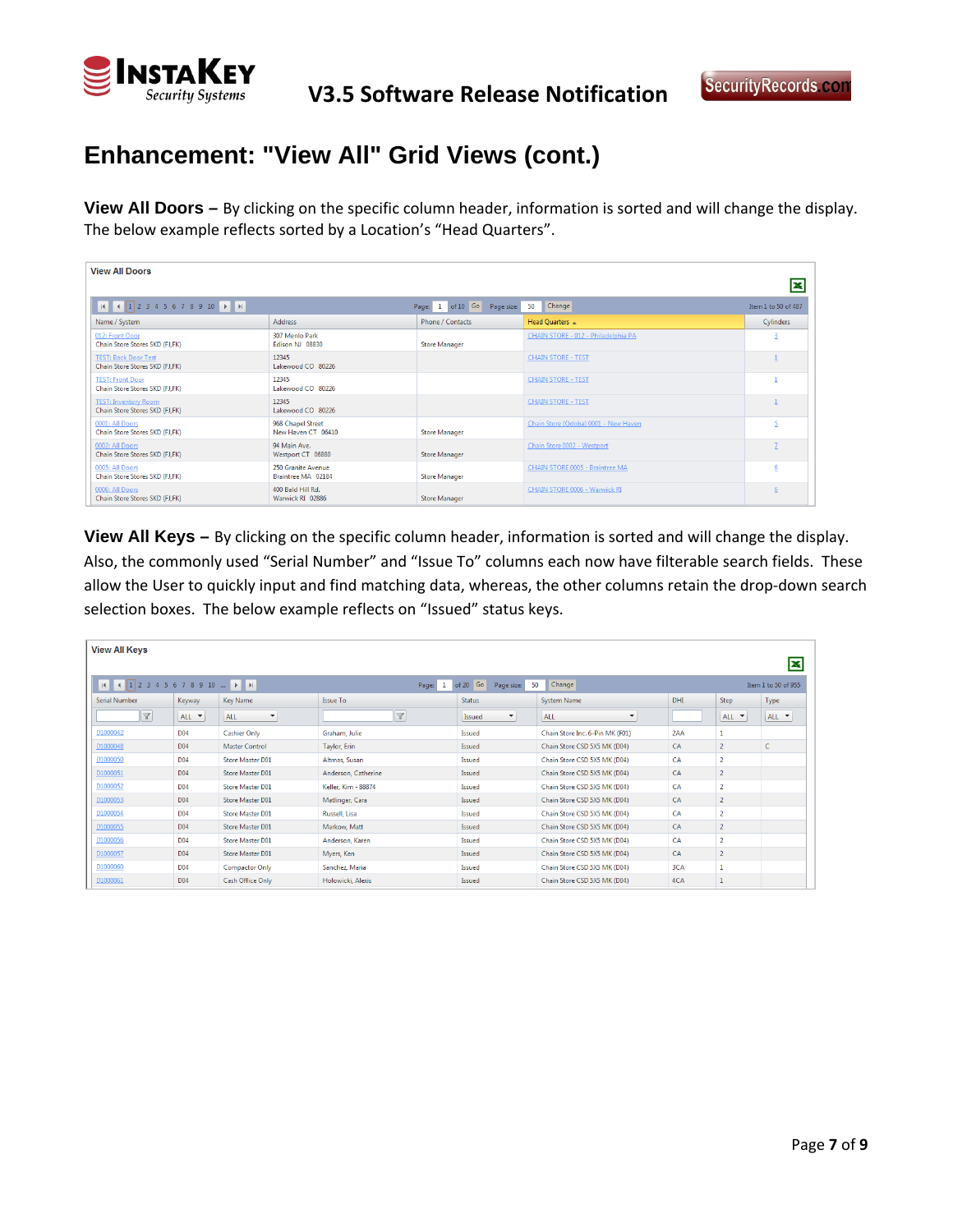

# **Enhancement: "View All" Screen Grid Views (cont.)**

**View All Orders –** By clicking on the specific column header, information is sorted and will change the display. The below example reflects sorted by Order "Due Date".

| <b>Open Orders</b> |                                      |                        |                                                |        |                |                         |                |                     |  |  |  |
|--------------------|--------------------------------------|------------------------|------------------------------------------------|--------|----------------|-------------------------|----------------|---------------------|--|--|--|
|                    |                                      |                        |                                                |        |                |                         |                | x                   |  |  |  |
|                    | O Open C Closed C All                |                        |                                                |        |                |                         |                |                     |  |  |  |
|                    | H 4 1 2 3 4 5 6 7 8 P H              |                        | Page: 1 of 8 Go Page size: 50<br><b>Change</b> |        |                |                         |                | Item 1 to 50 of 363 |  |  |  |
| Order#             | Send To Location                     | Created                | Due Date -                                     | Closed | Keys           | Cyl                     | Hw             | Print               |  |  |  |
| 418                | Chain Store Dept D04 - Riverside     | 2/5/2013 12:57:43 PM   | 3/19/2014 12:00:00 AM                          |        |                | В                       | R              | 418                 |  |  |  |
| 389                | <b>CHAIN STORE Inc. - Corporate</b>  | 5/20/2011 10:07:36 AM  | 12/31/2013 12:00:00 AM                         |        | 13             | $\overline{\mathbf{3}}$ |                | 389                 |  |  |  |
| 423                | Chain Store 0067 - Memphis           | 11/25/2013 3:19:03 PM  | 11/28/2013 12:00:00 AM                         |        | $\overline{7}$ | $\mathbf{0}$            |                | 423                 |  |  |  |
| 422                | Chain Store (Odoba) 0001 - New Haven | 11/21/2013 11:56:41 AM | 11/26/2013 11:56:41 AM                         |        | $\mathbf{0}$   | $\mathbf{0}$            | $\mathbf{1}$   | 422                 |  |  |  |
| 421                | Chain Store 0002 - Westport          | 10/21/2013 11:37:29 AM | 10/24/2013 12:00:00 AM                         |        | $\overline{2}$ |                         | $\mathbf 0$    | 421                 |  |  |  |
| 420                | CHAIN STORE 0005 - Braintree MA      | 9/11/2013 8:46:27 AM   | 9/13/2013 12:00:00 AM                          |        |                |                         |                | 420                 |  |  |  |
| 419                | CHAIN STORE - 012 - Philadelphia PA  | 7/15/2013 7:59:32 AM   | 7/17/2013 12:00:00 AM                          |        | 23             |                         | $\overline{2}$ | 419                 |  |  |  |
| 416                | CHAIN STORE - 012 - Philadelphia PA  | 1/9/2013 4:04:38 PM    | 6/28/2013 12:00:00 AM                          |        | $\mathbf{0}$   |                         | $\mathbf{0}$   | 416                 |  |  |  |
| 417                | <b>Denver Lock</b>                   | 2/3/2013 10:13:04 PM   | 2/6/2013 12:00:00 AM                           |        | 3              | $\overline{2}$          | $\overline{7}$ | 417                 |  |  |  |
| 415                | CHAIN STORE 0666 - Lakewood, CO      | 11/28/2012 12:36:00 PM | 11/28/2012 12:00:00 AM                         |        | 17             | $\overline{2}$          | 15             | 415                 |  |  |  |